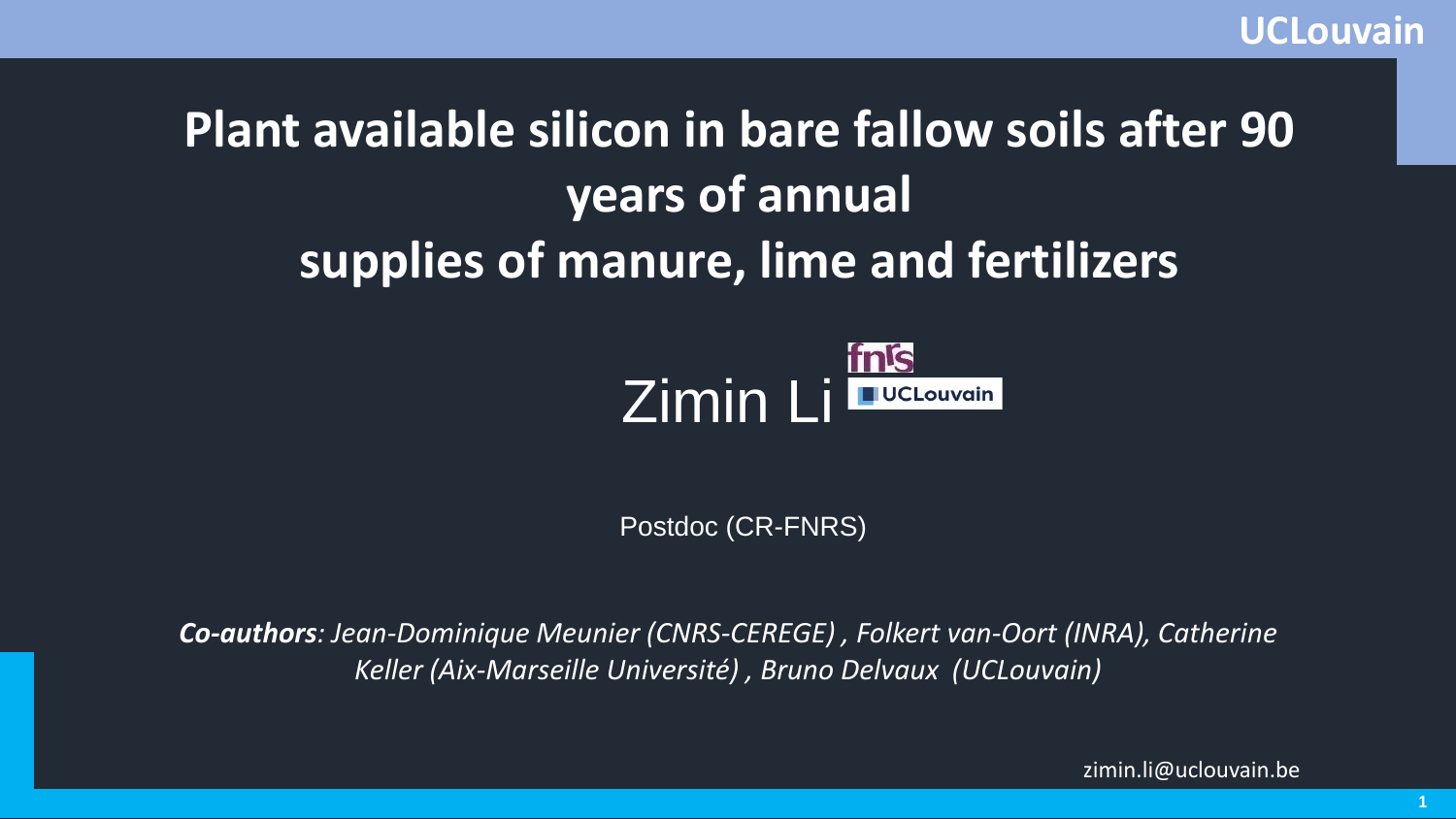#### **Introduction: The role of silicon in soil-plant systems**

#### **UCLouvain**

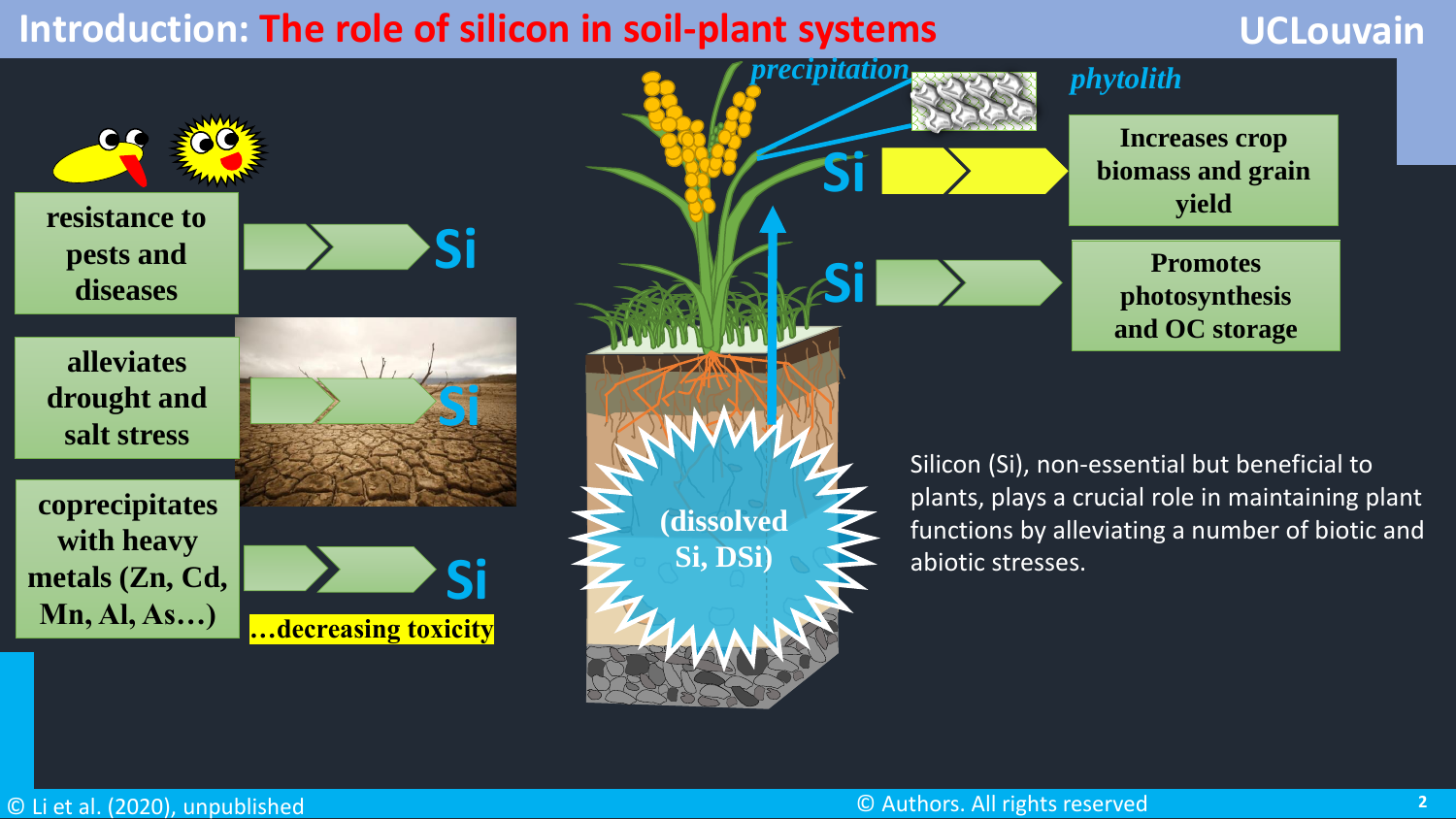## Applying manure, lime and chemical fertilizers to soils may impact the pool of plant available Si, but their impact over decades to century is unknown.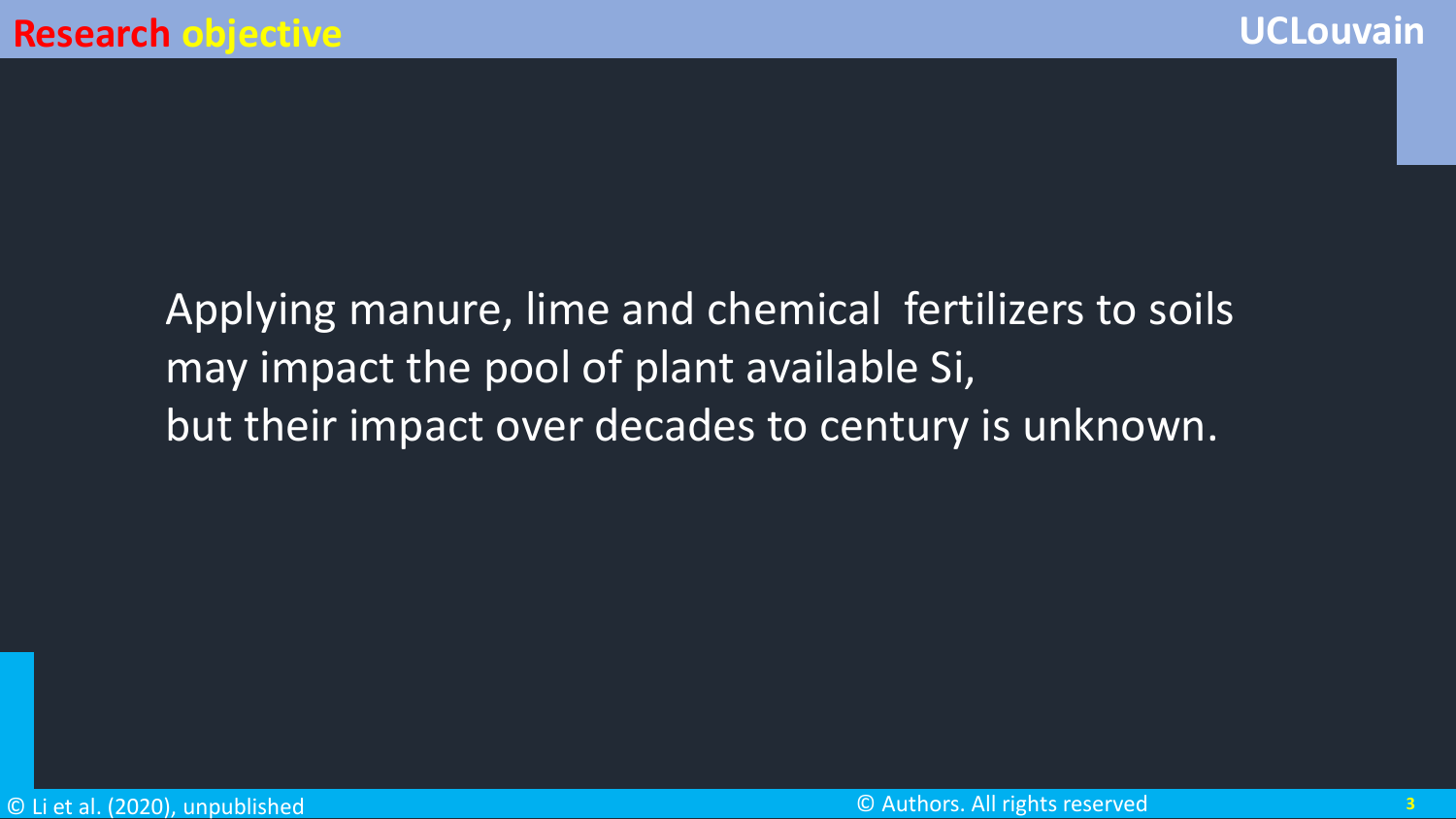#### **Materials and Method**

#### **UCLouvain**

#### **INRA 42-plot design (Versailles, France)**

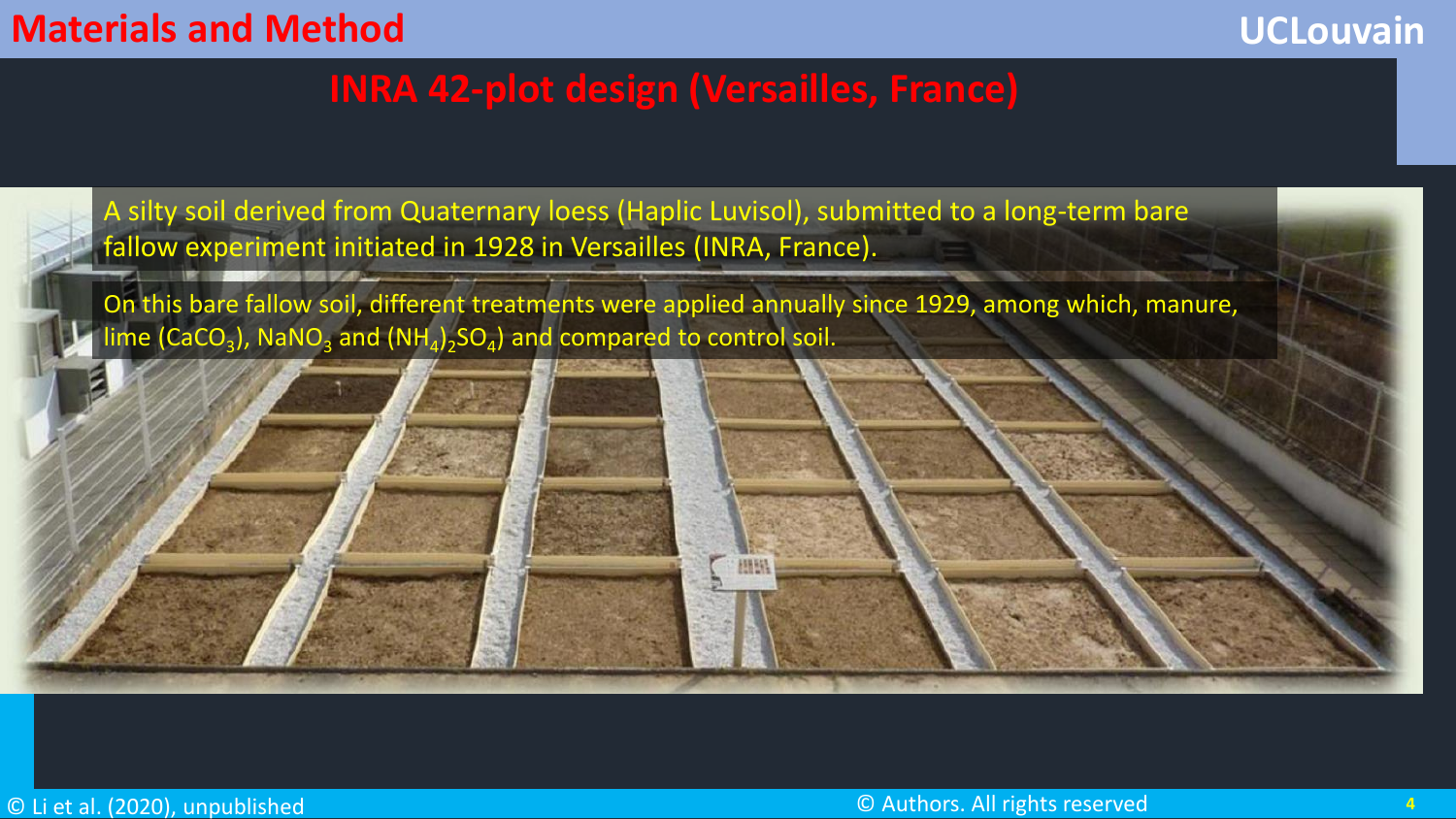#### **Materials and Method**

#### **UCLouvain**

### **INRA 42-plot design (Versailles, France)**

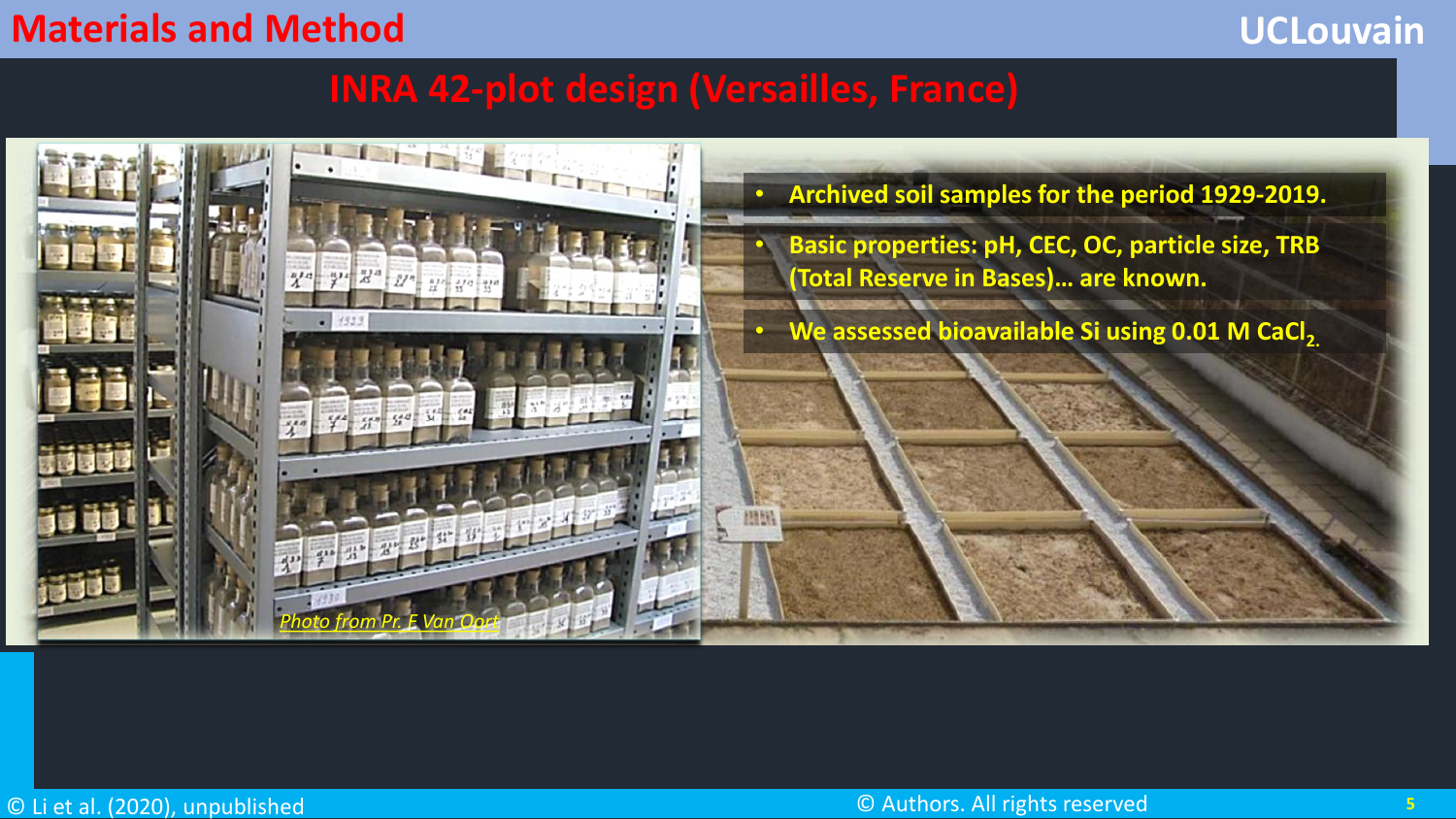#### **Results and Discussion (bioavailable Si)**

#### **UCLouvain**

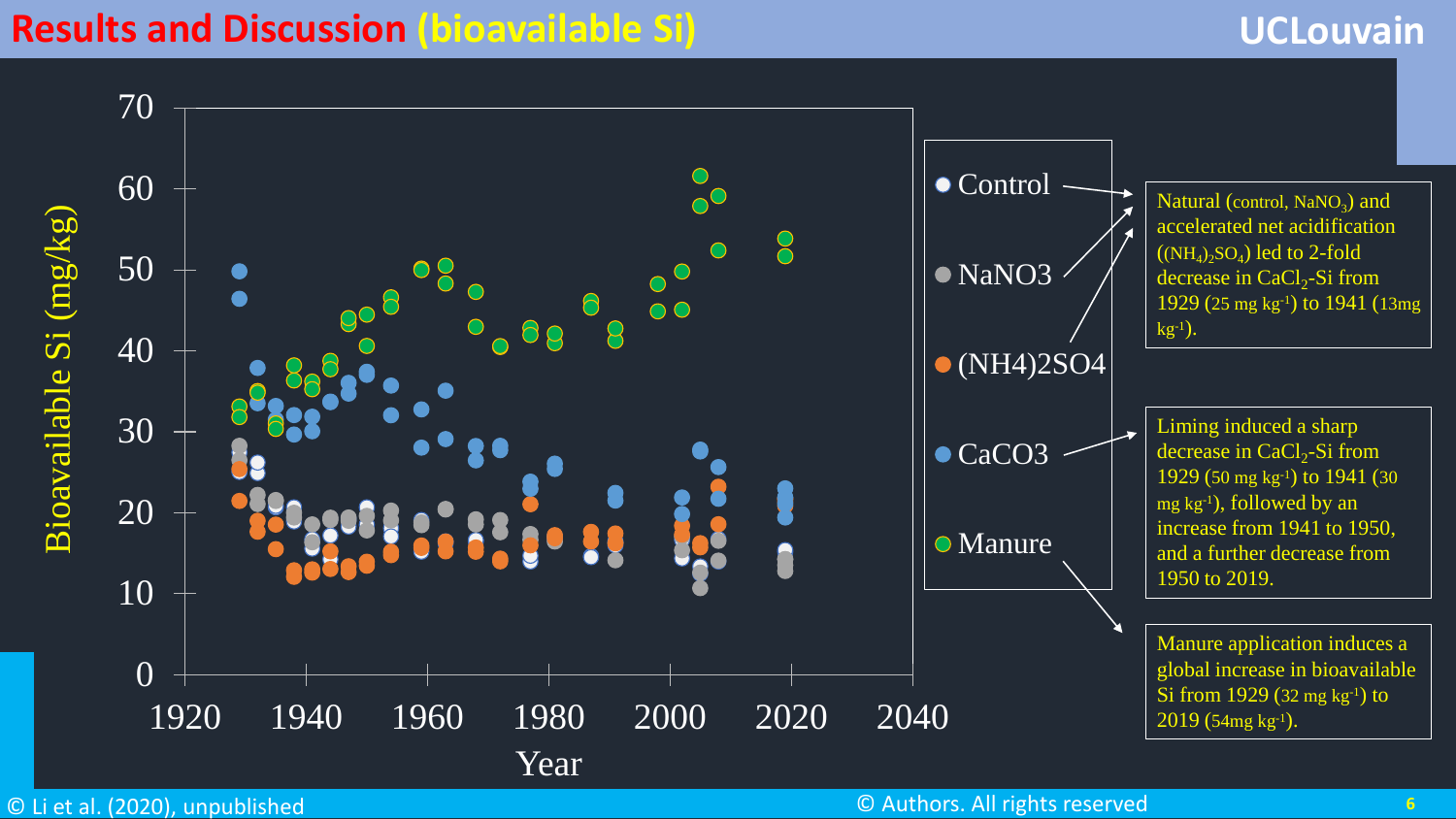#### **Results and Discussion (a significant factor: pH)**

#### **UCLouvain**

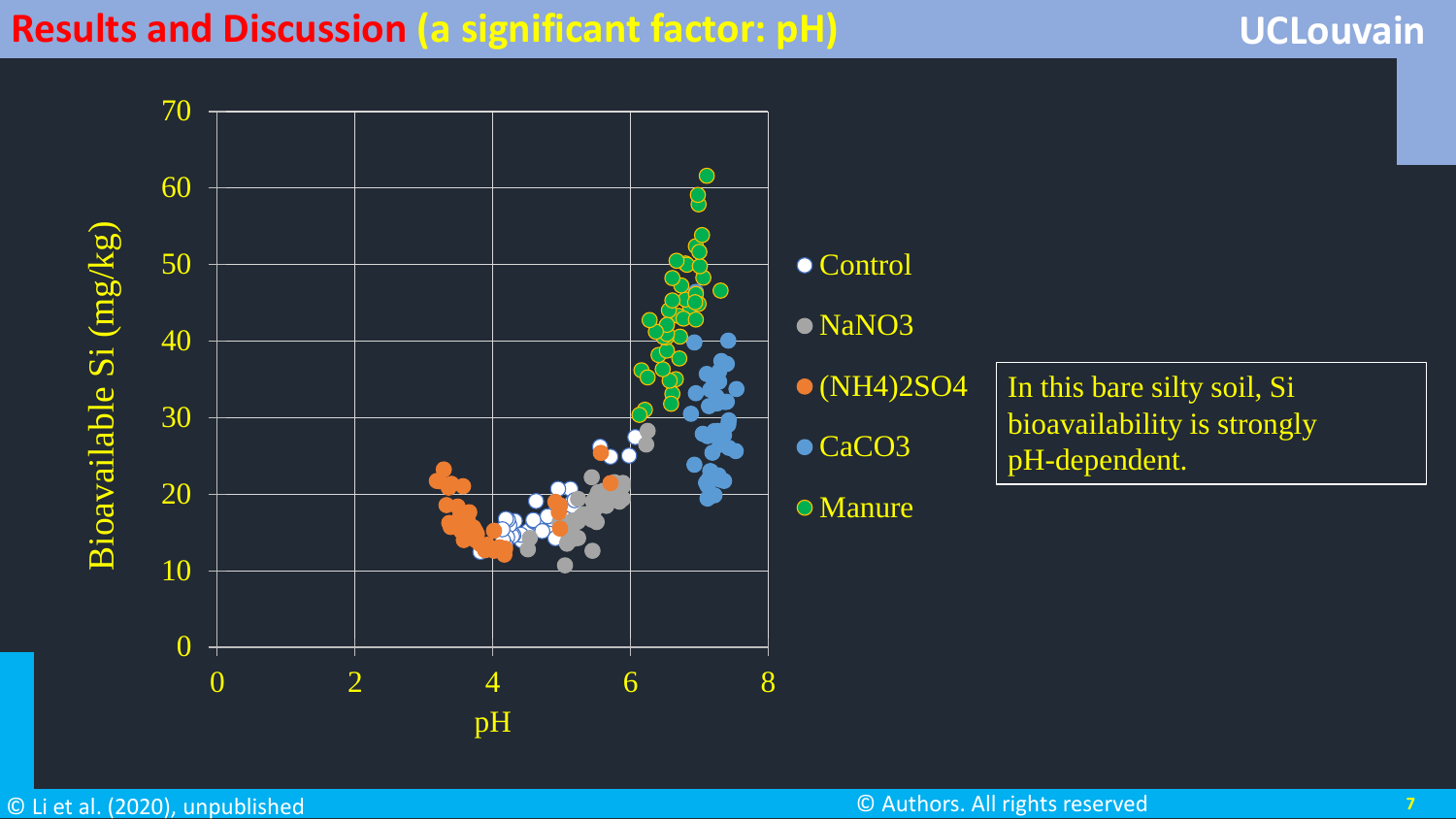### **Results and Discussion (Clay mineral contribution to bioavailable Si) UCLouvain**



The natural net acidification –control – induces a pH shift from 6 to 3.9 and an increase in aqueous Al (sharp decrease in Si/Al ratio, from 34 to 1.2).

Accelerated net acidification  $-{\sf (NH}_{4})_{2}{\sf SO}_{4}$ enhances this process: pH decreases from 5.7 to 3.2 (Si/Al decreases from 14 to 0.16) .

In this bare silty soil, CaCl<sub>2</sub>-extractable Si is likely controlled by the dissolution of clay minerals at pH<4.6 and of silica at pH>6.

المرتبط المراد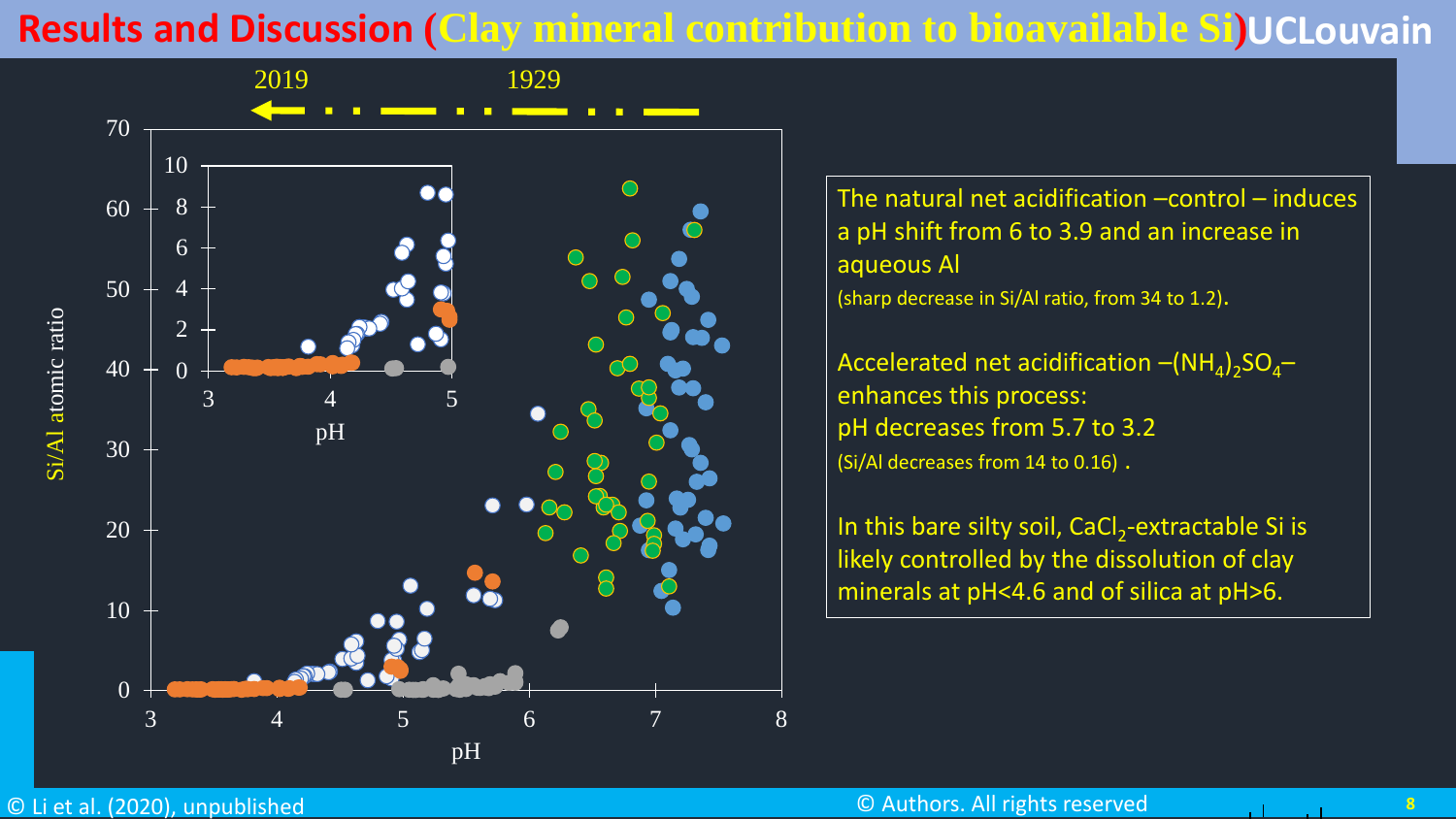The INRA experimental site is remarkable to the study the long term effect of management practices on Si bioavailability in soil and its controlling factors.

Our preliminary results show that in a given soil type, the pool of bioavailable silicon is strongly affected by soil pH and soil components.

Our preliminary data further suggest that the concentration of bioavailable Si might be controlled by phytoliths at pH>6. The stock of phytoliths, however, likely decreases over time in the absence of biomass restitution.

Natural and accelerated net acidification increase the pool of bioavailable Si, which is most likely controlled by the dissolution of clay minerals.

We currently deepen our first interpretations through mineralogical and physico-chemical analyses as well as the quantification of phytoliths.